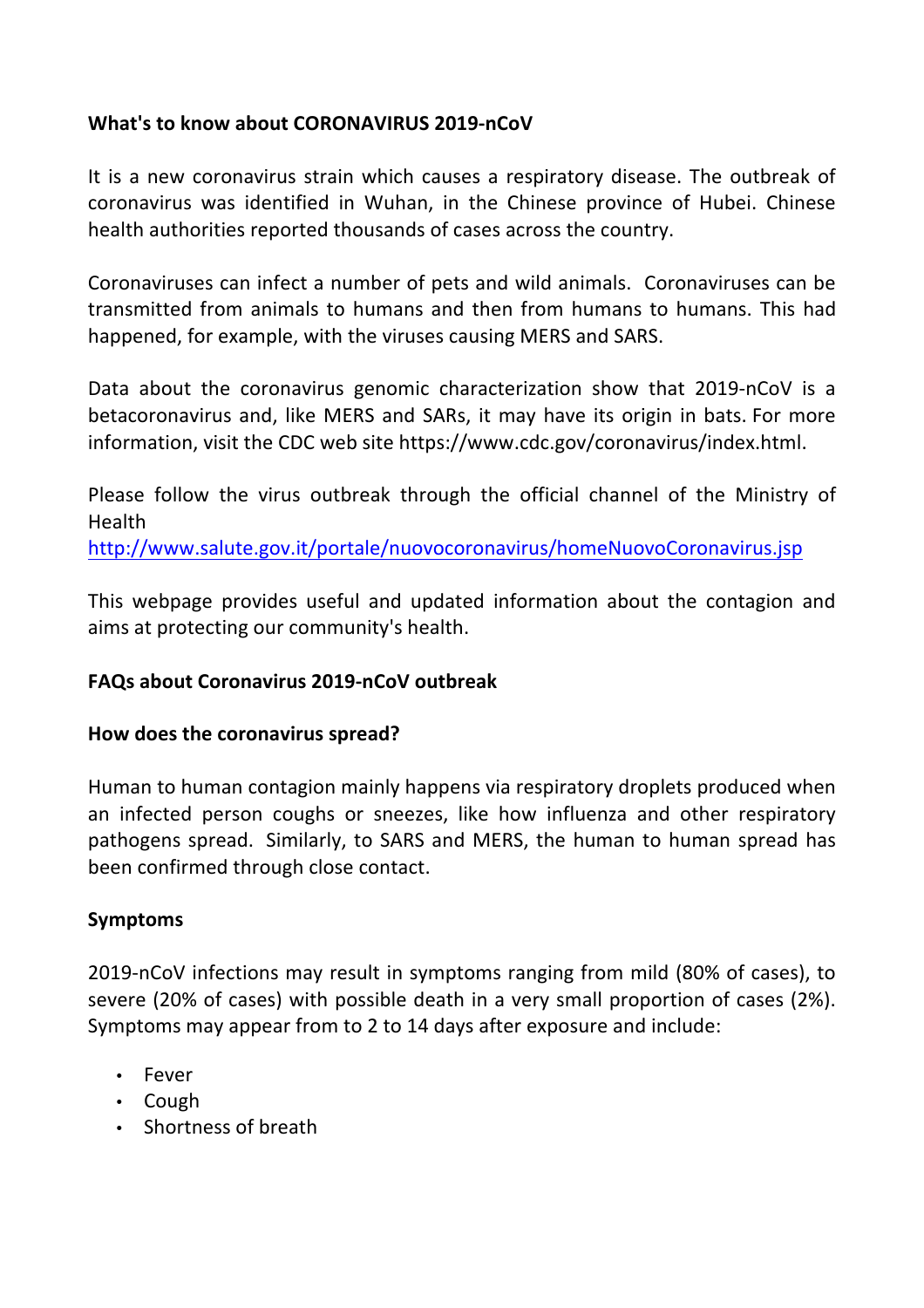## **Prevention**

The World Health Organization recommends the following hygiene practices and preventive actions (fonte CDC https://www.cdc.gov/coronavirus/index.html):

- Frequently clean your hands by using alcohol-based hand rub or soap and water;
- When coughing and sneezing cover your mouth and nose with flexed elbow or tissue  $-$  throw the tissue away immediately and wash your hands;
- Avoid close contact with anyone who has fever and cough;
- If you have fever, cough and difficulty breathing seek medical care early and share previous travel history with your health care provider.

# **Is it safe for staff members and students to travel to China?**

Italian Government has decided to temporarily avoid traveling to China until further notice.

The reason for this alert resides not only in the 2019-nCoV infection risk, but also in the unpredictable nature of the outbreak. Indeed, there is a connected risk of social disorders in the outbreak-affected areas which could make the return journey impossible.

## **Recommendation for students and staff members coming back from China**

If you are experiencing some of the symptoms (fever, cough, shortness of breath) you should:

- immediately see a doctor or call the **toll-free telephone 1500 of the Italian Ministry of Health.**
- Avoid close contacts with other people and do not go to crowded places;
- Students are recommended not to attend classes or other activities if they are experiencing some symptoms.

If you are not experiencing any of the symptoms:

- Monitor your body temperature every day
- In case of an increased body temperature should immediately see a doctor or call the **toll-free telephone 1500 of the Italian Ministry of Health.**

Students with no symptoms may participate to activities and classes with no limitations and without the need to wear a mask.